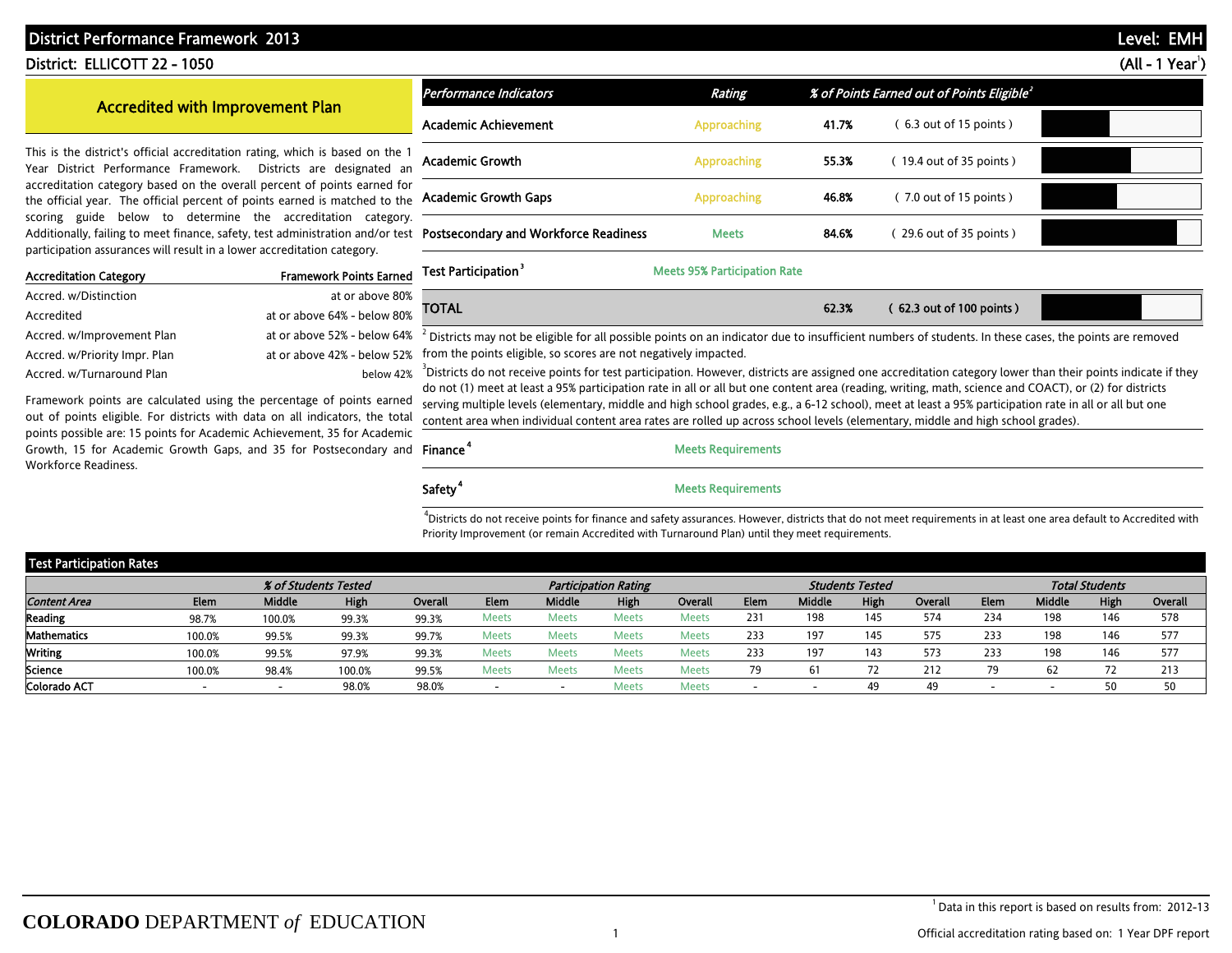| <b>Performance Indicators</b>                |                      |                                 |          |                      |                  |                                 |                                 | Level: Elementary    |
|----------------------------------------------|----------------------|---------------------------------|----------|----------------------|------------------|---------------------------------|---------------------------------|----------------------|
| District: ELLICOTT 22 - 1050                 |                      |                                 |          |                      |                  |                                 |                                 | $(1$ Year)           |
| <b>Academic Achievement</b>                  | <b>Points Earned</b> | <b>Points Eligible</b>          | % Points | <b>Rating</b>        | $\boldsymbol{N}$ | % Proficient/Advanced           | <b>District's Percentile</b>    |                      |
| <b>Reading</b>                               |                      | 4                               |          | <b>Does Not Meet</b> | 215              | 57.67                           | 11                              |                      |
| <b>Mathematics</b>                           | 3                    | $\overline{4}$                  |          | <b>Meets</b>         | 217              | 73.27                           | 58                              |                      |
| <b>Writing</b>                               | $\overline{2}$       | $\overline{4}$                  |          | Approaching          | 217              | 42.86                           | 21                              |                      |
| Science                                      | $\overline{2}$       | $\overline{4}$                  |          | Approaching          | 75               | 46.67                           | 45                              |                      |
| Total                                        | 8                    | 16                              | 50%      | <b>Approaching</b>   |                  |                                 |                                 |                      |
|                                              |                      |                                 |          |                      |                  |                                 | <b>Median Adequate Growth</b>   | <b>Made Adequate</b> |
| <b>Academic Growth</b>                       | <b>Points Earned</b> | <b>Points Eligible % Points</b> |          | <b>Rating</b>        | $\boldsymbol{N}$ | <b>Median Growth Percentile</b> | Percentile                      | Growth?              |
| Reading                                      | $\overline{2}$       | 4                               |          | Approaching          | 146              | 39                              | 38                              | Yes                  |
| <b>Mathematics</b>                           | $\overline{2}$       | $\overline{4}$                  |          | Approaching          | 148              | 40                              | 44                              | No                   |
| <b>Writing</b>                               | $\overline{2}$       | $\overline{4}$                  |          | Approaching          | 148              | 42                              | 46                              | No                   |
| <b>English Language Proficiency (ACCESS)</b> | $\mathbf{1}$         | $\overline{2}$                  |          | Approaching          | 43               | 41                              |                                 |                      |
| Total                                        | $\overline{7}$       | 14                              | 50%      | <b>Approaching</b>   |                  |                                 |                                 |                      |
|                                              |                      |                                 |          |                      | Subgroup         | <b>Subgroup Median</b>          | <b>Subgroup Median Adequate</b> | <b>Made Adequate</b> |
| <b>Academic Growth Gaps</b>                  | <b>Points Earned</b> | <b>Points Eligible</b>          | % Points | <b>Rating</b>        | $\boldsymbol{N}$ | <b>Growth Percentile</b>        | <b>Growth Percentile</b>        | Growth?              |
| <b>Reading</b>                               | 5                    | 20                              | 25%      | <b>Does Not Meet</b> |                  |                                 |                                 |                      |
| Free/Reduced Lunch Eligible                  |                      | 4                               |          | <b>Does Not Meet</b> | 107              | 33                              | 41                              | No                   |
| <b>Minority Students</b>                     |                      | $\overline{4}$                  |          | <b>Does Not Meet</b> | 45               | 33                              | 48                              | No                   |
| <b>Students with Disabilities</b>            |                      | 4                               |          | <b>Does Not Meet</b> | 29               | 29                              | 65                              | No                   |
| <b>English Learners</b>                      |                      | $\overline{4}$                  |          | <b>Does Not Meet</b> | 25               | 37                              | 52                              | No                   |
| Students needing to catch up                 |                      | $\overline{4}$                  |          | <b>Does Not Meet</b> | 57               | 39                              | 62                              | No                   |
| <b>Mathematics</b>                           | $\mathbf{9}$         | 20                              | 45%      | <b>Approaching</b>   |                  |                                 |                                 |                      |
| Free/Reduced Lunch Eligible                  | $\overline{2}$       | $\overline{4}$                  |          | Approaching          | 109              | 43                              | 52                              | No                   |
| <b>Minority Students</b>                     | $\mathbf{1}$         | $\overline{4}$                  |          | <b>Does Not Meet</b> | 47               | 36                              | 59                              | No                   |
| <b>Students with Disabilities</b>            | $\overline{2}$       | $\overline{4}$                  |          | Approaching          | 31               | 40                              | 76                              | No                   |
| <b>English Learners</b>                      | $\overline{2}$       | 4                               |          | Approaching          | 27               | 47                              | 59                              | No                   |
| Students needing to catch up                 | $\overline{2}$       | 4                               |          | Approaching          | 43               | 44                              | 81                              | No                   |
| Writing                                      | 8                    | 20                              | 40%      | <b>Approaching</b>   |                  |                                 |                                 |                      |
| Free/Reduced Lunch Eligible                  | $\overline{2}$       | 4                               |          | Approaching          | 109              | 41                              | 52                              | No                   |
| <b>Minority Students</b>                     | $\mathbf{1}$         | 4                               |          | <b>Does Not Meet</b> | 46               | 32                              | 52                              | No                   |
| <b>Students with Disabilities</b>            | $\overline{2}$       | $\overline{4}$                  |          | Approaching          | 31               | 53                              | 74                              | <b>No</b>            |
| <b>English Learners</b>                      | $\mathbf{1}$         | 4                               |          | Does Not Meet        | 26               | 28                              | 57                              | No                   |
| Students needing to catch up                 | $\overline{2}$       | 4                               |          | Approaching          | 80               | 42                              | 69                              | No                   |
| Total                                        | 22                   | 60                              | 36.7%    | <b>Does Not Meet</b> |                  |                                 |                                 |                      |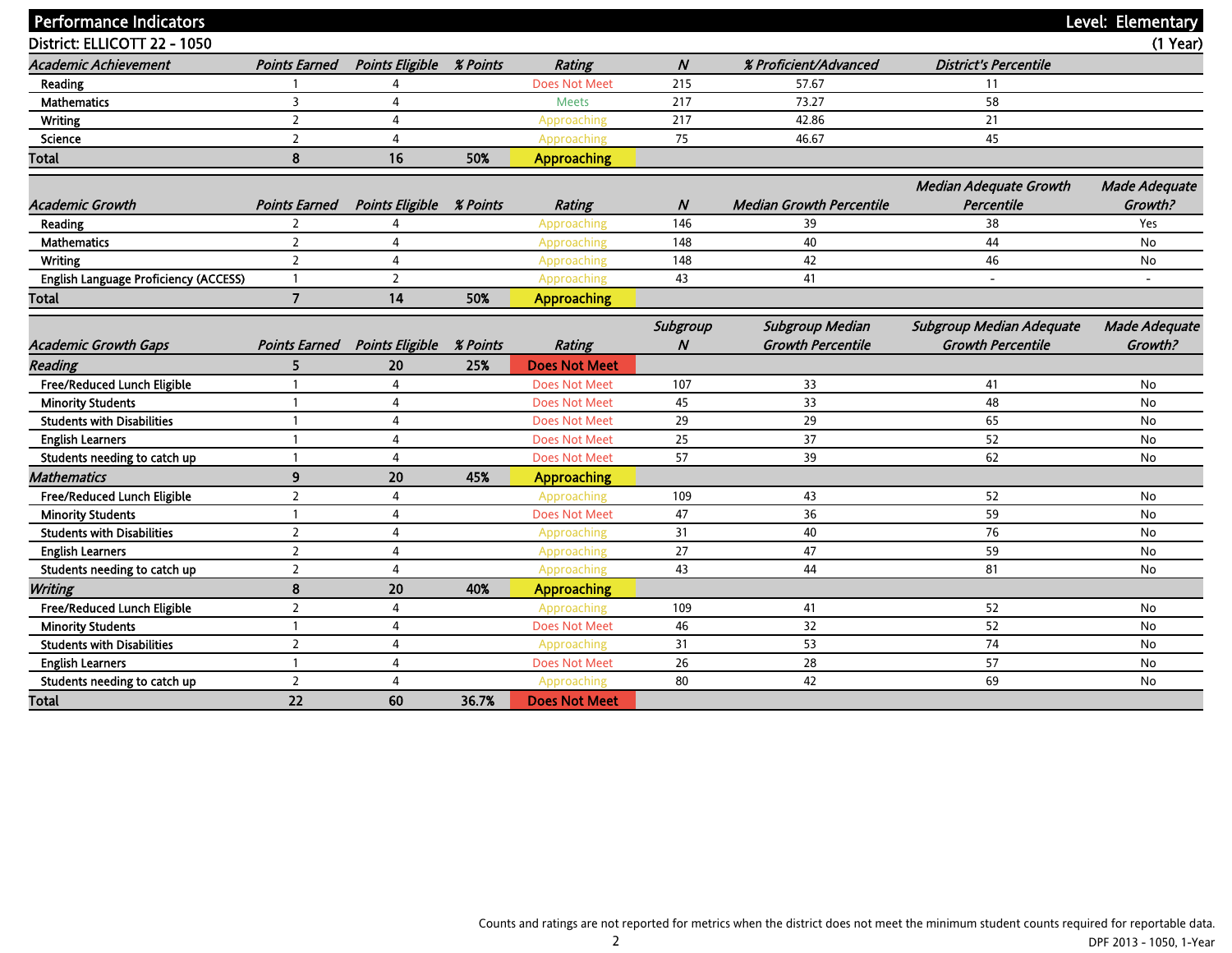| <b>Performance Indicators</b>                           |                               |                                     |          |                        |                 |                                 |                                | Level: Middle        |
|---------------------------------------------------------|-------------------------------|-------------------------------------|----------|------------------------|-----------------|---------------------------------|--------------------------------|----------------------|
| District: ELLICOTT 22 - 1050                            |                               |                                     |          |                        |                 |                                 |                                | $(1$ Year)           |
| Academic Achievement                                    | <b>Points Earned</b>          | <b>Points Eligible % Points</b>     |          | <b>Rating</b>          | N               | % Proficient/Advanced           | <b>District's Percentile</b>   |                      |
| Reading                                                 |                               | 4                                   |          | <b>Does Not Meet</b>   | 198             | 51.01                           |                                |                      |
| <b>Mathematics</b>                                      | $\overline{2}$                | $\overline{4}$                      |          | Approaching            | 197             | 42.64                           | 31                             |                      |
| <b>Writing</b>                                          | $\mathbf{1}$                  | $\overline{4}$                      |          | <b>Does Not Meet</b>   | 197             | 40.61                           | 12                             |                      |
| <b>Science</b>                                          | $\overline{2}$                | 4                                   |          | Approaching            | 61              | 36.07                           | 28                             |                      |
| Total                                                   | 6                             | 16                                  | 37.5%    | <b>Approaching</b>     |                 |                                 |                                |                      |
|                                                         |                               |                                     |          |                        |                 |                                 | <b>Median Adequate Growth</b>  | Made Adequate        |
| <b>Academic Growth</b>                                  | <b>Points Earned</b>          |                                     |          |                        |                 | <b>Median Growth Percentile</b> | Percentile                     | Growth?              |
| Reading                                                 | 3                             | <b>Points Eligible &amp; Points</b> |          | <b>Rating</b><br>Meets | N<br>178        | 47                              | 40                             | Yes                  |
|                                                         |                               | 4                                   |          |                        |                 |                                 |                                |                      |
| <b>Mathematics</b>                                      | $\overline{2}$                | 4<br>4                              |          | Approaching            | 178<br>178      | 46<br>50                        | 76                             | No                   |
| <b>Writing</b><br>English Language Proficiency (ACCESS) | $\overline{2}$<br>$\mathbf 0$ | $\mathbf 0$                         |          | Approaching            | N <sub>20</sub> | $\overline{a}$                  | 65<br>$\overline{\phantom{a}}$ | No                   |
|                                                         | $\overline{7}$                |                                     |          |                        |                 |                                 |                                |                      |
| Total                                                   |                               | 12                                  | 58.3%    | <b>Approaching</b>     |                 |                                 |                                |                      |
|                                                         |                               |                                     |          |                        | Subgroup        | <b>Subgroup Median</b>          | Subgroup Median Adequate       | <b>Made Adequate</b> |
| <b>Academic Growth Gaps</b>                             | <b>Points Earned</b>          | <b>Points Eligible</b>              | % Points | Rating                 | N               | <b>Growth Percentile</b>        | <b>Growth Percentile</b>       | Growth?              |
| <b>Reading</b>                                          | 10                            | 20                                  | 50%      | <b>Approaching</b>     |                 |                                 |                                |                      |
|                                                         |                               |                                     |          |                        |                 |                                 |                                |                      |
| Free/Reduced Lunch Eligible                             | $\overline{2}$                | 4                                   |          | Approaching            | 113             | 45                              | 57                             | No                   |
| <b>Minority Students</b>                                | $\overline{2}$                | 4                                   |          | Approaching            | 62              | 44                              | 59                             | No                   |
| <b>Students with Disabilities</b>                       | $\overline{2}$                | 4                                   |          | Approaching            | 26              | 54                              | 87                             | No                   |
| <b>English Learners</b>                                 | $\overline{2}$                | 4                                   |          | Approaching            | 27              | 44                              | 72                             | No                   |
| Students needing to catch up                            | $\overline{2}$                | $\overline{4}$                      |          | Approaching            | 83              | 46                              | 76                             | <b>No</b>            |
| <b>Mathematics</b>                                      | 11                            | 20                                  | 55%      | <b>Approaching</b>     |                 |                                 |                                |                      |
| Free/Reduced Lunch Eligible                             | $\overline{2}$                | 4                                   |          | <b>Approaching</b>     | 113             | 42                              | 87                             | No                   |
| <b>Minority Students</b>                                | $\overline{2}$                | $\overline{4}$                      |          | Approaching            | 62              | 45                              | 87                             | <b>No</b>            |
| <b>Students with Disabilities</b>                       | 3                             | 4                                   |          | <b>Meets</b>           | 26              | 60                              | 99                             | No                   |
| <b>English Learners</b>                                 | $\overline{2}$                | $\overline{4}$                      |          | Approaching            | 27              | 42                              | 89                             | No                   |
| Students needing to catch up                            | $\overline{2}$                | $\overline{4}$                      |          | Approaching            | 103             | 49                              | 93                             | No                   |
| <b>Writing</b>                                          | 10                            | 20                                  | 50%      | <b>Approaching</b>     |                 |                                 |                                |                      |
| Free/Reduced Lunch Eligible                             | $\overline{2}$                | $\overline{4}$                      |          | Approaching            | 113             | 48                              | 72                             | No                   |
| <b>Minority Students</b>                                | $\overline{2}$                | $\overline{4}$                      |          | Approaching            | 62              | 49                              | 72                             | No                   |
| <b>Students with Disabilities</b>                       | $\overline{2}$                | 4                                   |          | Approaching            | 26              | 44                              | 93                             | No                   |
| <b>English Learners</b>                                 | $\overline{2}$                | 4                                   |          | Approaching            | 27              | 49                              | 80                             | <b>No</b>            |
| Students needing to catch up                            | $\overline{2}$                | $\overline{4}$                      |          | Approaching            | 115             | 47                              | 81                             | <b>No</b>            |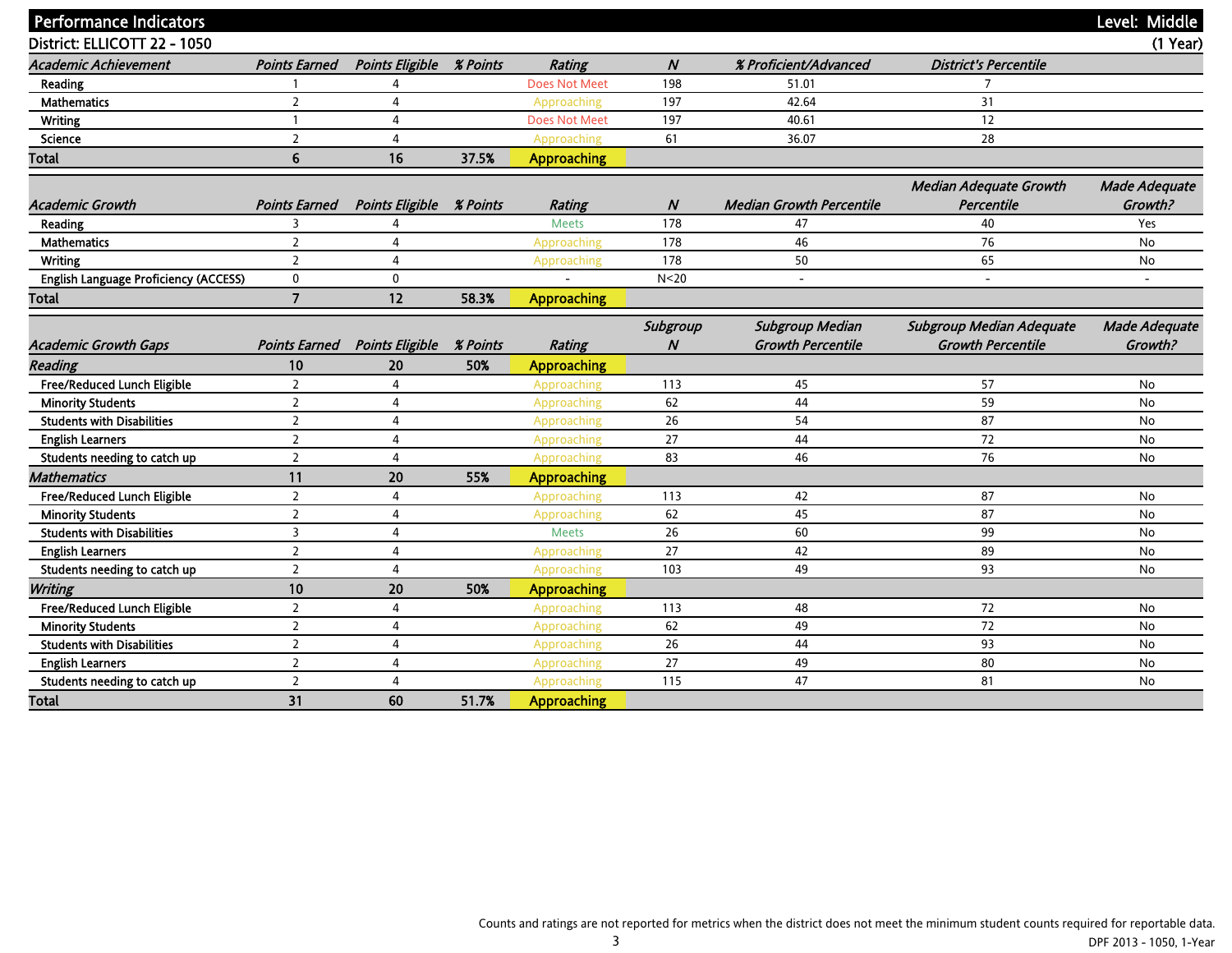| <b>Performance Indicators</b>                        |                      |                        |                 |                          |                 |                            |                               | Level: High              |
|------------------------------------------------------|----------------------|------------------------|-----------------|--------------------------|-----------------|----------------------------|-------------------------------|--------------------------|
| District: ELLICOTT 22 - 1050                         |                      |                        |                 |                          |                 |                            |                               | $(1$ Year)               |
| Academic Achievement                                 | <b>Points Earned</b> | <b>Points Eligible</b> | <b>% Points</b> | <b>Rating</b>            | N               | % Proficient/Advanced      | <b>District's Percentile</b>  |                          |
| <b>Reading</b>                                       |                      | 4                      |                 | <b>Does Not Meet</b>     | 144             | 49.31                      | 6                             |                          |
| <b>Mathematics</b>                                   | $\overline{2}$       | 4                      |                 | Approaching              | 144             | 20.14                      | 20                            |                          |
| <b>Writing</b>                                       | $\mathbf{1}$         | 4                      |                 | <b>Does Not Meet</b>     | 142             | 30.99                      | 11                            |                          |
| Science                                              | $\overline{2}$       | 4                      |                 | Approaching              | 71              | 33.8                       | 22                            |                          |
| Total                                                | 6                    | 16                     | 37.5%           | <b>Approaching</b>       |                 |                            |                               |                          |
|                                                      |                      |                        |                 |                          |                 | <b>Median Growth</b>       | <b>Median Adequate Growth</b> | <b>Made Adequate</b>     |
| <b>Academic Growth</b>                               | <b>Points Earned</b> | <b>Points Eligible</b> | % Points        | <b>Rating</b>            | N               | Percentile                 | Percentile                    | Growth?                  |
| Reading                                              | 3                    | 4                      |                 | <b>Meets</b>             | 129             | 47                         | 37                            | Yes                      |
| <b>Mathematics</b>                                   | $\overline{2}$       | 4                      |                 | Approaching              | 129             | 53                         | 98                            | No                       |
| <b>Writing</b>                                       | $\overline{2}$       | 4                      |                 | Approaching              | 127             | 50                         | 76                            | No                       |
| English Language Proficiency (ACCESS)                | 0                    | 0                      |                 |                          | N < 20          | $\overline{\phantom{a}}$   | $\overline{\phantom{a}}$      | $\overline{\phantom{a}}$ |
| Total                                                | $\overline{7}$       | 12                     | 58.3%           | <b>Approaching</b>       |                 |                            |                               |                          |
|                                                      |                      |                        |                 |                          |                 |                            |                               |                          |
|                                                      |                      |                        |                 |                          | Subgroup        | <b>Subgroup Median</b>     | Subgroup Median Adequate      | <b>Made Adequate</b>     |
| <b>Academic Growth Gaps</b>                          | <b>Points Earned</b> | <b>Points Eligible</b> | <b>% Points</b> | <b>Rating</b>            | N               | <b>Growth Percentile</b>   | <b>Growth Percentile</b>      | Growth?                  |
| <b>Reading</b>                                       | 6                    | 12                     | 50%             | <b>Approaching</b>       |                 |                            |                               |                          |
| Free/Reduced Lunch Eligible                          | $\overline{2}$       | 4                      |                 | Approaching              | 81              | 48                         | 56                            | No                       |
| <b>Minority Students</b>                             | $\overline{2}$       | 4                      |                 | Approaching              | 42              | 43                         | 77                            | No                       |
| <b>Students with Disabilities</b>                    | 0                    | 0                      |                 | $\overline{\phantom{a}}$ | N < 20          | $\overline{\phantom{a}}$   |                               |                          |
| <b>English Learners</b>                              | $\mathbf 0$          | 0                      |                 | $\overline{\phantom{a}}$ | N < 20          | $\overline{\phantom{a}}$   | $\qquad \qquad \blacksquare$  | $\overline{\phantom{a}}$ |
| Students needing to catch up                         | $\overline{2}$       | 4                      |                 | Approaching              | 60              | 46                         | 85                            | No                       |
| <b>Mathematics</b>                                   | $\overline{7}$       | 12                     | 58.3%           | <b>Approaching</b>       |                 |                            |                               |                          |
| Free/Reduced Lunch Eligible                          | $\overline{2}$       | 4                      |                 | Approaching              | 81              | 53                         | 99                            | No                       |
| <b>Minority Students</b>                             | $\overline{2}$       | 4                      |                 | Approaching              | 42              | 48                         | 99                            | No                       |
| <b>Students with Disabilities</b>                    | 0                    | 0                      |                 | $\overline{\phantom{0}}$ | N < 20          | $\overline{\phantom{a}}$   |                               | $\overline{\phantom{a}}$ |
| <b>English Learners</b>                              | $\mathbf 0$          | 0                      |                 | $\overline{\phantom{a}}$ | N <sub>20</sub> | $\overline{\phantom{a}}$   | $\overline{\phantom{a}}$      | $\overline{a}$           |
| Students needing to catch up                         | 3                    | 4                      |                 | <b>Meets</b>             | 92              | 56                         | 99                            | No                       |
| <b>Writing</b>                                       | $\overline{7}$       | 12                     | 58.3%           | <b>Approaching</b>       |                 |                            |                               |                          |
| Free/Reduced Lunch Eligible                          | $\overline{2}$       | 4                      |                 | Approaching              | 80              | 52                         | 91                            | No                       |
| <b>Minority Students</b>                             | $\overline{2}$       | 4                      |                 | Approaching              | 42              | 43                         | 97                            | No                       |
| <b>Students with Disabilities</b>                    | 0                    | 0                      |                 | $\overline{\phantom{0}}$ | N < 20          | $\overline{\phantom{a}}$   | $\overline{a}$                | $\overline{\phantom{a}}$ |
| <b>English Learners</b>                              | $\mathbf 0$          | 0                      |                 | $\overline{\phantom{a}}$ | N < 20          | $\overline{\phantom{a}}$   | $\qquad \qquad \blacksquare$  | $\overline{\phantom{a}}$ |
| Students needing to catch up                         | 3                    | 4                      |                 | <b>Meets</b>             | 80              | 58                         | 97                            | No                       |
| <b>Total</b>                                         | 20 <sup>2</sup>      | 36                     | 55.6%           | Approaching              |                 |                            |                               |                          |
| Postsecondary and Workforce Readiness  Points Earned |                      | <b>Points Eligible</b> | <b>% Points</b> | <b>Rating</b>            |                 | $\boldsymbol{\mathcal{N}}$ | Rate/Score                    | Expectation              |
| Graduation Rate: 4yr/5yr/6yr/7yr                     | 4                    | 4                      |                 | <b>Exceeds</b>           |                 | 56/47/55/53                | 85.7/95.7/85.5/84.9%          | 80%                      |
| <b>Disaggregated Graduation Rate</b>                 |                      |                        | 100%            | <b>Exceeds</b>           |                 |                            |                               |                          |
| Free/Reduced Lunch Eligible                          |                      |                        |                 | <b>Exceeds</b>           |                 | 37/30/36/30                | 81.1/93.3/83.3/76.7%          | 80%                      |
| <b>Minority Students</b>                             | $\mathbf 0$          | 0                      |                 | $\overline{\phantom{a}}$ |                 | N<16/N<16/N<16/N<16        | $-/-/-/-%$                    | 80%                      |
| Students with Disabilities                           | $\mathbf 0$          | $\mathbf 0$            |                 | $\overline{\phantom{a}}$ |                 | N<16/N<16/N<16/N<16        | $-/-/-/-%$                    | 80%                      |
| <b>English Learners</b>                              | 0                    | 0                      |                 | $\overline{\phantom{a}}$ |                 | N<16/N<16/N<16/N<16        | $-/-/-/-%$                    | 80%                      |
| <b>Dropout Rate</b>                                  | 4                    | 4                      |                 | <b>Exceeds</b>           |                 | 534                        | 0.2%                          | 3.6%                     |
| Colorado ACT Composite Score                         | $\overline{2}$       | 4                      |                 | <b>Approaching</b>       |                 | 49                         | 18.3                          | 20.0                     |
| Total                                                | 11                   | 13                     | 84.6%           | Meets                    |                 |                            |                               |                          |

Counts and ratings are not reported for metrics when the district does not meet the minimum student counts required for reportable data.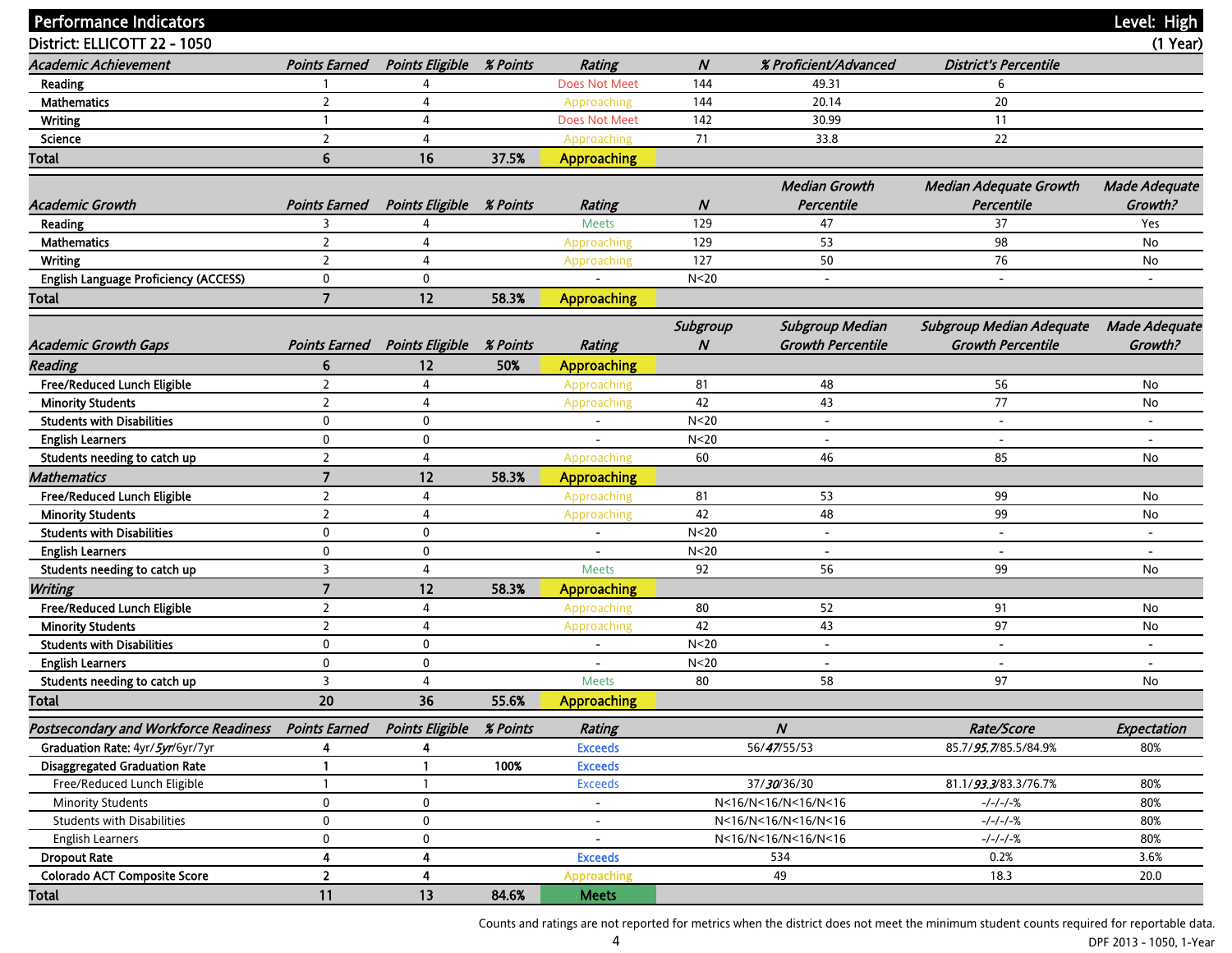# Graduation and Disaggregated Graduation Rates

The District Performance Framework reports use the 4-, 5-, 6- and 7-year graduation rates for the district and disaggregated student groups (students eligible for free/reduced lunch, minority students, students with disabilities and English learners).

### This District's Graduation Rate and Disaggregated Graduation Rate Overall Graduation Rate (1-year) Overall Graduation Rate (3-year aggregate)

|                  |      | 4-vear | 5-vear | 6-vear | 7-vear |
|------------------|------|--------|--------|--------|--------|
|                  | 2009 | 78.6   | 81.8   | 83.3   | 84.9   |
| Anticipated Year | 2010 | 82.1   | 85.5   | 85.5   |        |
| of Graduation    | 2011 | 87.5   | 95.7   |        |        |
|                  | 2012 | 85.7   |        |        |        |

|                  |            | 4-year | 5-year | 6-year | 7-year |
|------------------|------------|--------|--------|--------|--------|
|                  | 2009       | 78.6   | 81.8   | 83.3   | 84.9   |
| Anticipated Year | 2010       | 82.1   | 85.5   | 85.5   |        |
| of Graduation    | 2011       | 87.5   | 95.7   |        |        |
|                  | 2012       | 85.7   |        |        |        |
|                  | Aggregated | 83.3   | 87.3   | 84.4   | 84.9   |

|                  |      | 4-year | 5-year | 6-year | 7-year |
|------------------|------|--------|--------|--------|--------|
|                  | 2009 | 71     | 71     | 73.3   | 76.7   |
| Anticipated Year | 2010 | 77.8   | 82.9   | 83.3   |        |
| of Graduation    | 2011 | 85.2   | 93.3   |        |        |
|                  | 2012 | 81.1   |        |        |        |

### Free/Reduced Lunch Graduation Rate (1-year) Free/Reduced Lunch Graduation Rate (3-year aggregate)

|                  |            | 4-year | 5-year | 6-year | 7-year |
|------------------|------------|--------|--------|--------|--------|
|                  | 2009       | 71     | 71     | 73.3   | 76.7   |
| Anticipated Year | 2010       | 77.8   | 82.9   | 83.3   |        |
| of Graduation    | 2011       | 85.2   | 93.3   |        |        |
|                  | 2012       | 81.1   |        |        |        |
|                  | Aggregated | 78.6   | 82.3   | 78.8   | 76.7   |

|                  |      | 4-year          | 5-year          | 6-year          | 7-vear          |
|------------------|------|-----------------|-----------------|-----------------|-----------------|
|                  | 2009 | N <sub>16</sub> | N <sub>16</sub> | N <sub>16</sub> | N <sub>16</sub> |
| Anticipated Year | 2010 | N <sub>16</sub> | N <sub>16</sub> | N <sub>16</sub> |                 |
| of Graduation    | 2011 | N <sub>16</sub> | N <sub>16</sub> |                 |                 |
|                  | 2012 | N <sub>16</sub> |                 |                 |                 |

|                  |      | 4-year          | 5-year          | 6-year          | 7-vear          |
|------------------|------|-----------------|-----------------|-----------------|-----------------|
|                  | 2009 | N < 16          | N <sub>16</sub> | N <sub>16</sub> | N <sub>16</sub> |
| Anticipated Year | 2010 | N <sub>16</sub> | N <sub>16</sub> | N <sub>16</sub> |                 |
| of Graduation    | 2011 | N <sub>16</sub> | N <sub>16</sub> |                 |                 |
|                  | 2012 | N <sub>16</sub> |                 |                 |                 |

|                         |      | 4-year          | 5-year          | 6-year          | 7-year          |
|-------------------------|------|-----------------|-----------------|-----------------|-----------------|
|                         | 2009 | N <sub>16</sub> | N <sub>16</sub> | N <sub>16</sub> | N <sub>16</sub> |
| <b>Anticipated Year</b> | 2010 | N <sub>16</sub> | N <sub>16</sub> | N <sub>16</sub> |                 |
| of Graduation           | 2011 | N <sub>16</sub> | N <sub>16</sub> |                 |                 |
|                         | 2012 | N <sub>16</sub> |                 |                 |                 |
|                         |      |                 |                 |                 |                 |

### Minority Student Graduation Rate (1-year) Minority Student Graduation Rate (3-year aggregate)

|                  |            | 4-year          | 5-year          | 6-year          | 7-year          |
|------------------|------------|-----------------|-----------------|-----------------|-----------------|
|                  | 2009       | N <sub>16</sub> | N <sub>16</sub> | N <sub>16</sub> | N <sub>16</sub> |
| Anticipated Year | 2010       | N <sub>16</sub> | N <sub>16</sub> | N <sub>16</sub> |                 |
| of Graduation    | 2011       | N <sub>16</sub> | N <sub>16</sub> |                 |                 |
|                  | 2012       | N <sub>16</sub> |                 |                 |                 |
|                  | Aggregated | 82.6            | 96.6            | 95              | N <sub>16</sub> |

### Students with Disabilities Graduation Rate (1-year) Students with Disabilities Graduation Rate (3-year aggregate)

|                         |            | 4-year          | 5-year          | 6-year          | 7-year          |  |
|-------------------------|------------|-----------------|-----------------|-----------------|-----------------|--|
|                         | 2009       | N <sub>16</sub> | N <sub>16</sub> | N <sub>16</sub> | N <sub>16</sub> |  |
| <b>Anticipated Year</b> | 2010       | N <sub>16</sub> | N <sub>16</sub> | N <sub>16</sub> |                 |  |
| of Graduation           | 2011       | N <sub>16</sub> | N <sub>16</sub> |                 |                 |  |
|                         | 2012       | N <sub>16</sub> |                 |                 |                 |  |
|                         | Aggregated | 55.2            | 65.2            | 58.8            | N <sub>16</sub> |  |

### English Learners Graduation Rate (1-year) English Learners Graduation Rate (3-year aggregate)

|                         |            | 4-year          | 5-year          | 6-year          | 7-year          |
|-------------------------|------------|-----------------|-----------------|-----------------|-----------------|
|                         | 2009       | N <sub>16</sub> | N <sub>16</sub> | N <sub>16</sub> | N <sub>16</sub> |
| <b>Anticipated Year</b> | 2010       | N <sub>16</sub> | N <sub>16</sub> | N <sub>16</sub> |                 |
| of Graduation           | 2011       | N <sub>16</sub> | N <sub>16</sub> |                 |                 |
|                         | 2012       | N <sub>16</sub> |                 |                 |                 |
|                         | Aggregated | N <sub>16</sub> | N <sub>16</sub> | N <sub>16</sub> | N <sub>16</sub> |

Colorado calculates "on-time" graduation as the percent of students who graduate from high school four years after entering ninth grade. A student is assigned a graduating class when they enter ninth grade by adding four years to the year the student enters ninth grade. The formula anticipates, for example, that a student who entered ninth grade in fall 2006 would graduate with the Class of 2010.

For the 1-year DPF, districts earn points based on the highest value among the following: 2012 4- year graduation rate, 2011 5-year graduation rate, 2010 6-year graduation rate and 2009 7 year graduation rate (the shaded cells in the tables on the left). For the 3-year DPF, districts earn points based on the highest value among the following: aggregated 2009, 2010, 2011 and 2012 4-year graduation rate, aggregated 2009, 2010 and 2011 5-year graduation rate, aggregated 2009 and 2010 6-year graduation rate, or 2009 7-year graduation rate. For each of these rates, the aggregation is the result of adding the graduation totals for all available years and dividing by the sum of the graduation bases across all available years. For both 1-year and 3-year DPFs, the "best of" graduation rate is bolded and italicized here and on the Performance Indicators detail page.

| For the 1-year DPF, districts earn points base |
|------------------------------------------------|
| on the highest value among the following: 2    |
| 4- year graduation rate, 2011 5-year gradua    |
| rate, 2010 6-year graduation rate and 2009     |
| year graduation rate (the shaded cells in the  |
| tables on the left). For the 3-year DPF, disti |
| earn points based on the highest value amo     |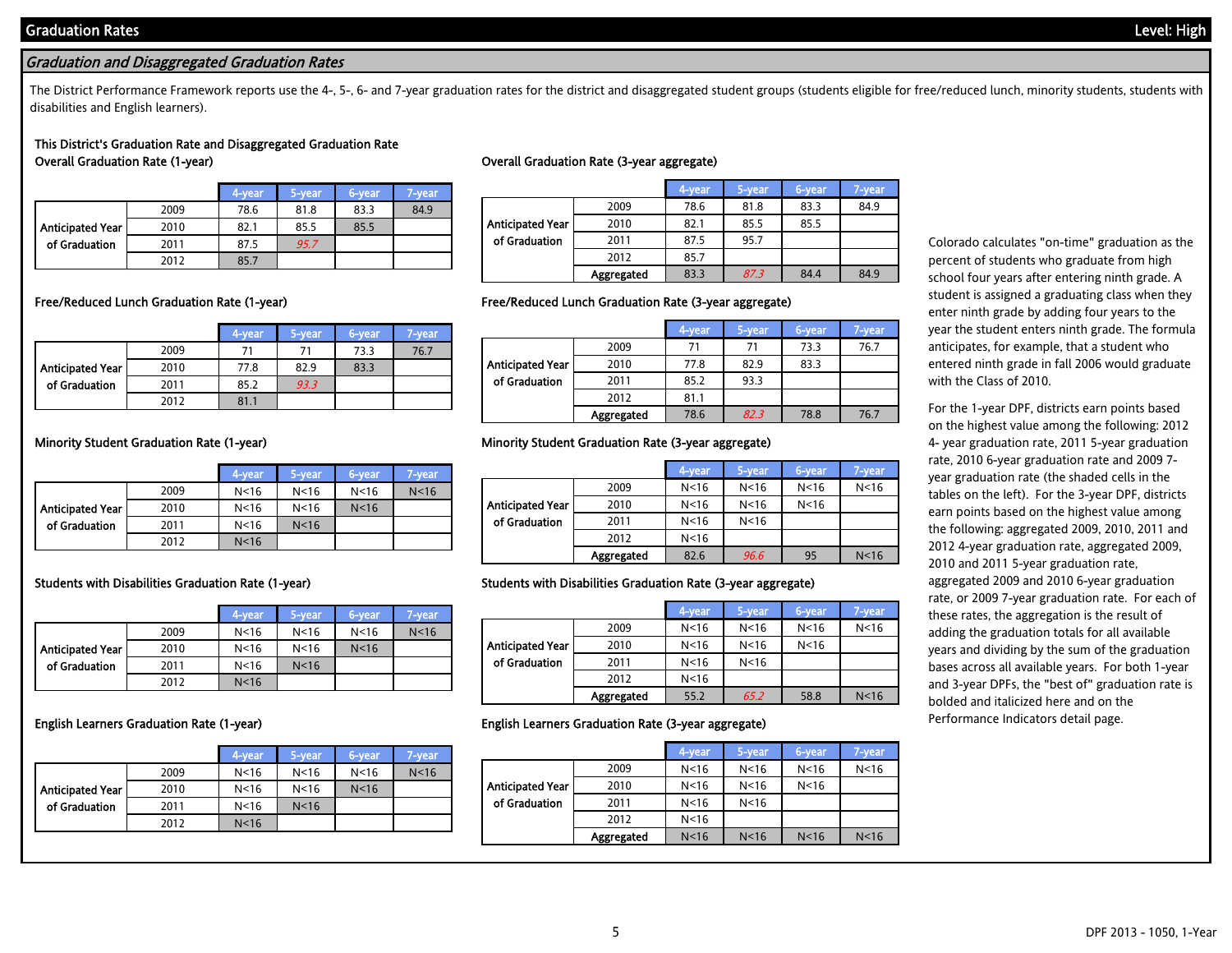Scoring Guide - Present Present Present Present Present Present Present Present Present Present Present Present

|                            | Scoring Guide for Performance Indicators on the District Performance Framework Report |                                                                                                            |                                |                      |                         |                    |                                                      |                            |
|----------------------------|---------------------------------------------------------------------------------------|------------------------------------------------------------------------------------------------------------|--------------------------------|----------------------|-------------------------|--------------------|------------------------------------------------------|----------------------------|
| Performance Indicator      | <b>Scoring Guide</b>                                                                  |                                                                                                            |                                | Rating               |                         | <b>Point Value</b> | <b>Total Possible Points per</b><br><b>EMH Level</b> | Framework<br><b>Points</b> |
|                            |                                                                                       | The district's percentage of students scoring proficient or advanced was:                                  |                                |                      |                         | <b>TCAP</b>        |                                                      |                            |
| <b>Academic</b>            |                                                                                       | • at or above the 90th percentile of all districts (using 2009-10 baseline).                               |                                | <b>Exceeds</b>       |                         | 4                  | 16                                                   |                            |
| <b>Achievement</b>         |                                                                                       | • below the 90th percentile but at or above the 50th percentile of all districts (using 2009-10 baseline). |                                | <b>Meets</b>         |                         | 3                  | (4 for each                                          | 15                         |
|                            |                                                                                       | • below the 50th percentile but at or above the 15th percentile of all districts (using 2009-10 baseline). |                                | Approaching          |                         | $\overline{2}$     | content area)                                        |                            |
|                            |                                                                                       | • below the 15th percentile of all districts (using 2009-10 baseline).                                     |                                | <b>Does Not Meet</b> |                         |                    |                                                      |                            |
|                            | Made AGP                                                                              | Did Not Make AGP                                                                                           | No AGP                         |                      | <b>TCAP</b>             | <b>ACCESS</b>      | 14                                                   |                            |
| Academic                   | • at or above 60.                                                                     | • at or above 70.                                                                                          | • at or above 65.              | <b>Exceeds</b>       | $\overline{4}$          | $\overline{2}$     | (4 for each subject                                  |                            |
| Growth                     | • below 60 but at or above 45.                                                        | • below 70 but at or above 55.                                                                             | • below 65 but at or above 50. | <b>Meets</b>         | $\overline{\mathbf{3}}$ | 1.5                | area and 2 for                                       | 35                         |
|                            | • below 45 but at or above 30.                                                        | • below 55 but at or above 40.                                                                             | • below 50 but at or above 35. | Approaching          | $\overline{2}$          |                    | English language                                     |                            |
|                            | • below 30.                                                                           | • below 40.                                                                                                | • below 35.                    | <b>Does Not Meet</b> |                         | 0.5                | proficiency)                                         |                            |
|                            | Made AGP                                                                              | Did Not Make AGP                                                                                           |                                |                      |                         | <b>TCAP</b>        |                                                      |                            |
| Academic                   | • at or above 60.                                                                     | • at or above 70.                                                                                          |                                | <b>Exceeds</b>       |                         | 4                  | 60                                                   |                            |
| <b>Growth Gaps</b>         | • below 60 but at or above 45.                                                        | • below 70 but at or above 55.                                                                             |                                | <b>Meets</b>         | 3                       |                    | (4 for each of 5                                     | 15                         |
|                            | • below 45 but at or above 30.                                                        | • below 55 but at or above 40.                                                                             |                                | Approaching          |                         | $\overline{2}$     | subgroups in 3                                       |                            |
|                            | • below 30.                                                                           | • below 40.                                                                                                |                                | <b>Does Not Meet</b> |                         |                    | subject areas)                                       |                            |
|                            |                                                                                       | Graduation Rate and Disaggregated Graduation Rate: The district's graduation rate/disaggregated            |                                |                      | Overall                 | Disaggr.           |                                                      |                            |
|                            | graduation rate was:                                                                  |                                                                                                            |                                |                      |                         |                    |                                                      |                            |
|                            | • at or above 90%.                                                                    |                                                                                                            |                                | <b>Exceeds</b>       | $\overline{4}$          |                    |                                                      |                            |
|                            | • at or above 80% but below 90%.                                                      |                                                                                                            |                                | <b>Meets</b>         | $\overline{\mathbf{3}}$ | 0.75               |                                                      |                            |
|                            | • at or above 65% but below 80%.                                                      |                                                                                                            |                                | Approaching          | $\overline{2}$          | 0.5                |                                                      |                            |
|                            | • below 65%.                                                                          |                                                                                                            |                                | <b>Does Not Meet</b> |                         | 0.25               |                                                      |                            |
|                            | Dropout Rate: The district's dropout rate was:                                        |                                                                                                            |                                |                      |                         |                    | 16                                                   |                            |
| Postsecondary and          | • at or below 1%.                                                                     |                                                                                                            |                                | <b>Exceeds</b>       |                         | 4                  | (4 for each sub-                                     | 35                         |
| <b>Workforce Readiness</b> |                                                                                       | • at or below the state average but above 1% (using 2009-10 baseline).                                     |                                | <b>Meets</b>         |                         | $\overline{3}$     | indicator)                                           |                            |
|                            | • at or below 10% but above the state average (using 2009-10 baseline).               | Approaching                                                                                                |                                | $\overline{2}$       |                         |                    |                                                      |                            |
|                            | • above 10%.                                                                          |                                                                                                            |                                | <b>Does Not Meet</b> |                         |                    |                                                      |                            |
|                            |                                                                                       | Colorado ACT Composite Score: The district's average Colorado ACT composite score was:                     |                                |                      |                         |                    |                                                      |                            |
|                            | • at or above 22.                                                                     |                                                                                                            |                                | <b>Exceeds</b>       |                         | 4                  |                                                      |                            |
|                            |                                                                                       | • at or above the state average but below 22 (using 2009-10 baseline).                                     |                                | <b>Meets</b>         |                         | 3                  |                                                      |                            |
|                            |                                                                                       | • at or above 17 but below the state average (using 2009-10 baseline).                                     |                                | Approaching          |                         | $\overline{2}$     |                                                      |                            |
|                            | $\cdot$ below 17.                                                                     |                                                                                                            |                                | <b>Does Not Meet</b> |                         |                    |                                                      |                            |

| Cut-Points for Each Performance Indicator |                                                                           | <b>Cut-Points for Accreditation Category Assignment</b> |               |                                                                         |                             |  |  |
|-------------------------------------------|---------------------------------------------------------------------------|---------------------------------------------------------|---------------|-------------------------------------------------------------------------|-----------------------------|--|--|
|                                           | Cut Point: The district earned  of the points eligible on this Indicator. |                                                         |               | Cut Point: The district earned  of the total framework points eligible. |                             |  |  |
| Achievement:                              | • at or above 87.5%                                                       | <b>Exceeds</b>                                          |               | $\cdot$ at or above 80%                                                 | <b>Distinction</b>          |  |  |
| Growth; Growth Gaps;                      | $\cdot$ at or above 62.5% - below 87.5%                                   | <b>Meets</b>                                            | <b>Total</b>  | • at or above 64% - below 80%                                           | Accredited                  |  |  |
| <b>Postsecondary Readiness</b>            | $\cdot$ at or above 37.5% - below 62.5%                                   | Approaching                                             | Framework     | • at or above 52% - below 64%                                           | Improvement                 |  |  |
|                                           | $\cdot$ below 37.5%                                                       | Does Not Meet                                           | <b>Points</b> | • at or above 42% - below 52%                                           | <b>Priority Improvement</b> |  |  |
|                                           |                                                                           |                                                         |               | $\cdot$ below 42%                                                       | Turnaround                  |  |  |

| District Plan Type Assignments |                                                                              |                                                                                                                       |
|--------------------------------|------------------------------------------------------------------------------|-----------------------------------------------------------------------------------------------------------------------|
|                                | Plan description                                                             |                                                                                                                       |
| Accred. w/Distinction          | The district is required to adopt and implement a Performance Plan.          | A district may not be accredited with a Priority Improvement and/or Turnaround Plan for longer than a combined        |
| <b>Accredited</b>              | The district is required to adopt and implement a Performance Plan.          | total of five consecutive years before the State Board of Education is required to restructure or close the district. |
| Accred. w/Improvement Plan     | The district is required to adopt and implement an Improvement Plan.         | The five consecutive school years commences on July 1 during the summer immediately following the fall in which       |
| Accred. w/Priority Impr. Plan  | The district is required to adopt and implement a Priority Improvement Plan. | the district is notified that it is Accredited with a Priority Improvement or Turnaround Plan.                        |
| Accred. w/Turnaround Plan      | The district is required to adopt and implement a Turnaround Plan.           |                                                                                                                       |